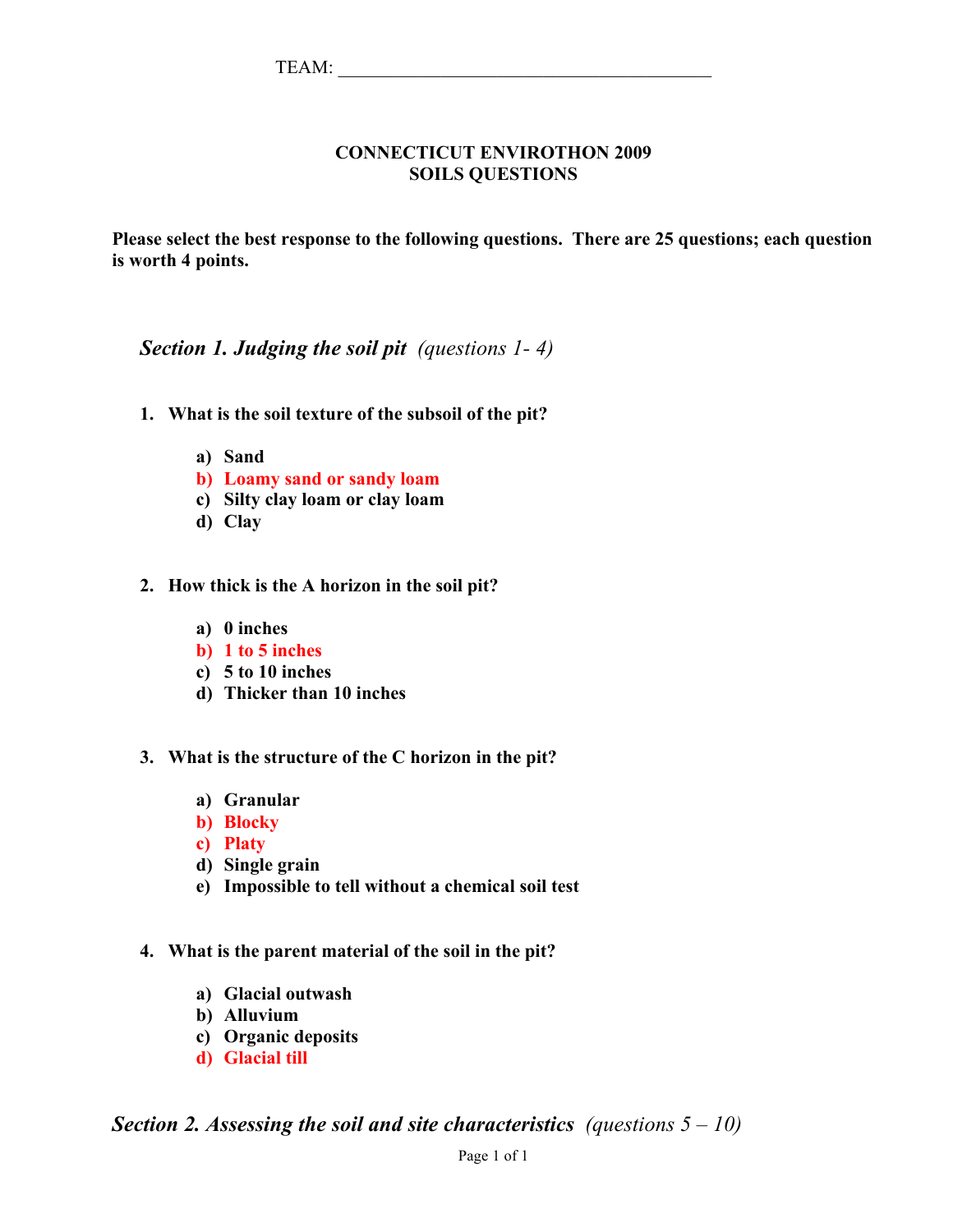| ௱௱ |
|----|
|    |

- **5. Which of the following events most affected the present day landforms and soils of Connecticut?** 
	- **a) Alpine glaciation**
	- **b) Continental glaciation**
	- **c) Plate tectonics**
	- **d) Hurricane of 1938**
- **6. At Sessions Woods, which site is at the highest elevation? (use topographic map)**
	- **a) Site A**
	- **b) Site B**
	- **c) Site C**
	- **d) Site D**
- **7. The area within the pink wire flags and pink tape on trees may be converted to community garden plots. Which of the following is a limitation for growing vegetables in this area of Sessions Woods? (circle ALL correct answers)**
	- **a) The site floods regularly**
	- **b) The site is too flat**
	- **c) The site is too stony or ledgy**
	- **d) None of the above limitations**
- **8. Which of the following is the best source to find out what kind of soil is at the specific location of 20 feet south/20 feet west of this soil pit?**
	- **a) Town wetland commission**
	- **b) Soil map from the Web Soil Survey**
	- **c) It will be the same as in the soil pit**
	- **d) Dig another soil pit at the new location**
	- **e) All of the above**

**9. Two part question:**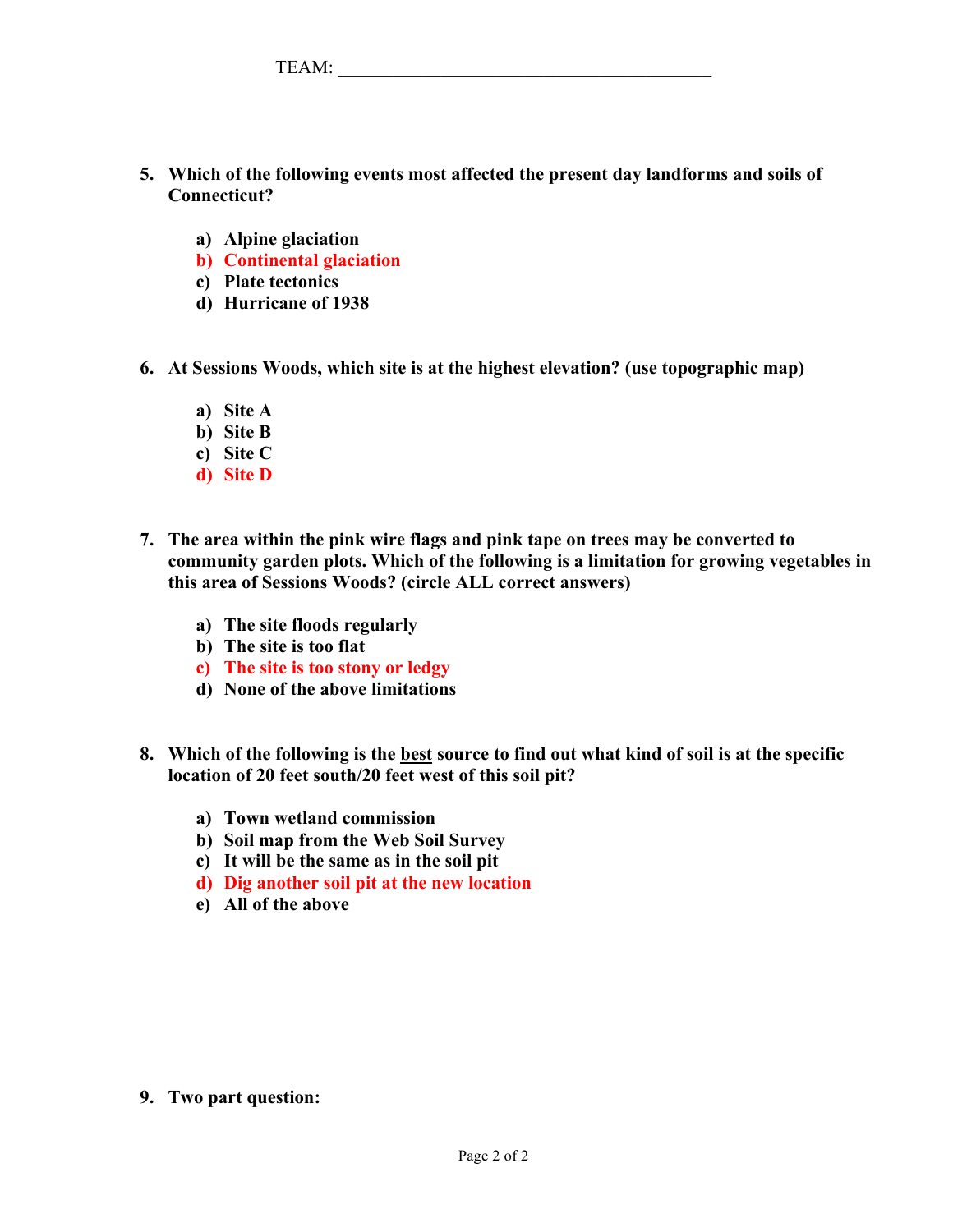TEAM: \_\_\_\_\_\_\_\_\_\_\_\_\_\_\_\_\_\_\_\_\_\_\_\_\_\_\_\_\_\_\_\_\_\_\_\_\_\_\_\_

- **A. Would you expect the natural reaction (pH) of the subsoil in the soil pit to be above 7 or below? Below**
- **B. What is the depth to bedrock at the pit location?** 
	- **a) 0 to 10 inches**
	- **b) 10 to 20 inches**
	- **c) 20 to 30 inches**
	- **d) More than 30 inches**

**10. Four part question:** 

- **A. Examine the soil profile in the tray. Now look at the attached topographic map of the Sessions Woods area. Which location did this soil profile most likely come from?**
	- **a) Location A**
	- **b) Location C**
	- **c) Location D**
	- **d) None of the above**
- **B. Name the most important soil feature or property you used to answer the first part of this question.**

**Redoximorphic features, gray matrix, thick dark A horizon, thickness of 0 horizon**

**C. Which of these two soils (pit or tray) is most likely a Connecticut wetland soil?**

**Tray**

**D. Which of these two soils (pit or tray) has an O horizon?**

**Tray**

*Section 3. Using the Web Soil Survey (questions 11 & 12)*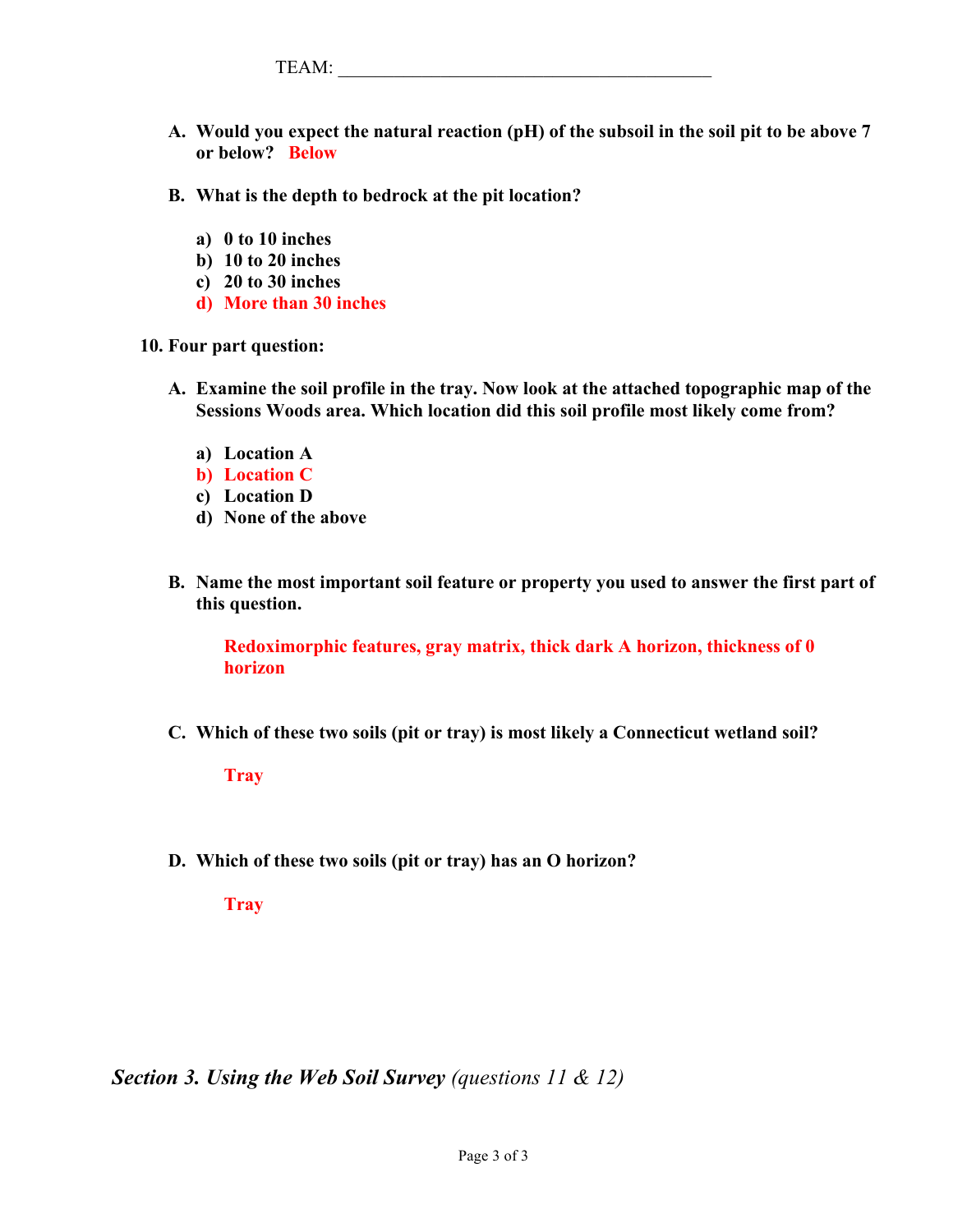- **11. The maps in the CT soil survey were made originally at a scale of 1:12,000. Assume that you made a soil map (on the Web Soil Survey) of the Sessions Woods property at a scale of 1:12,000. Then you made a second soil map of the Sessions Woods property, also on the Web Soil Survey, at a scale of 1:6,000.**
	- **a) The new map would show twice as many soil map units as the original**
	- **b) The new map would show half as many soil map units as the original**
	- **c) The new map would show the same number of soil map units as the original**
	- **d) None of the above**
- **12. Circle the correct answers to the following statements about the Web Soil Survey:**
	- **A. Users can make soil maps for locations in all 50 states**

**True or False**

**B. In order to set the scale of your map in web soil survey, you must measure a known distance on your computer screen with a ruler**

**True or False**

**C. The soil maps never show special features such as wet spots and rock outcrops** 

**True or False**

**D. Users must define an "Area of Interest" after viewing the soil map** 

**True or False**

*Section 4. Using the Soil Survey Report (questions 13 – 16)*

**Use the information from Sessions Woods Soil Survey report and the Sessions Woods topographic map.** 

**13. What is the symbol and complete name of one of the soil map units located in the "field" identified on the soil map?**

> **51B Sutton fine sandy loam, 2 to 8 percent slopes, very stony 38C Hinckley gravelly sandy loam, 3 to 15 percent slopes**

- **14. Four part question:**
	- **A. How much of map unit 62C is composed of Charlton soils?**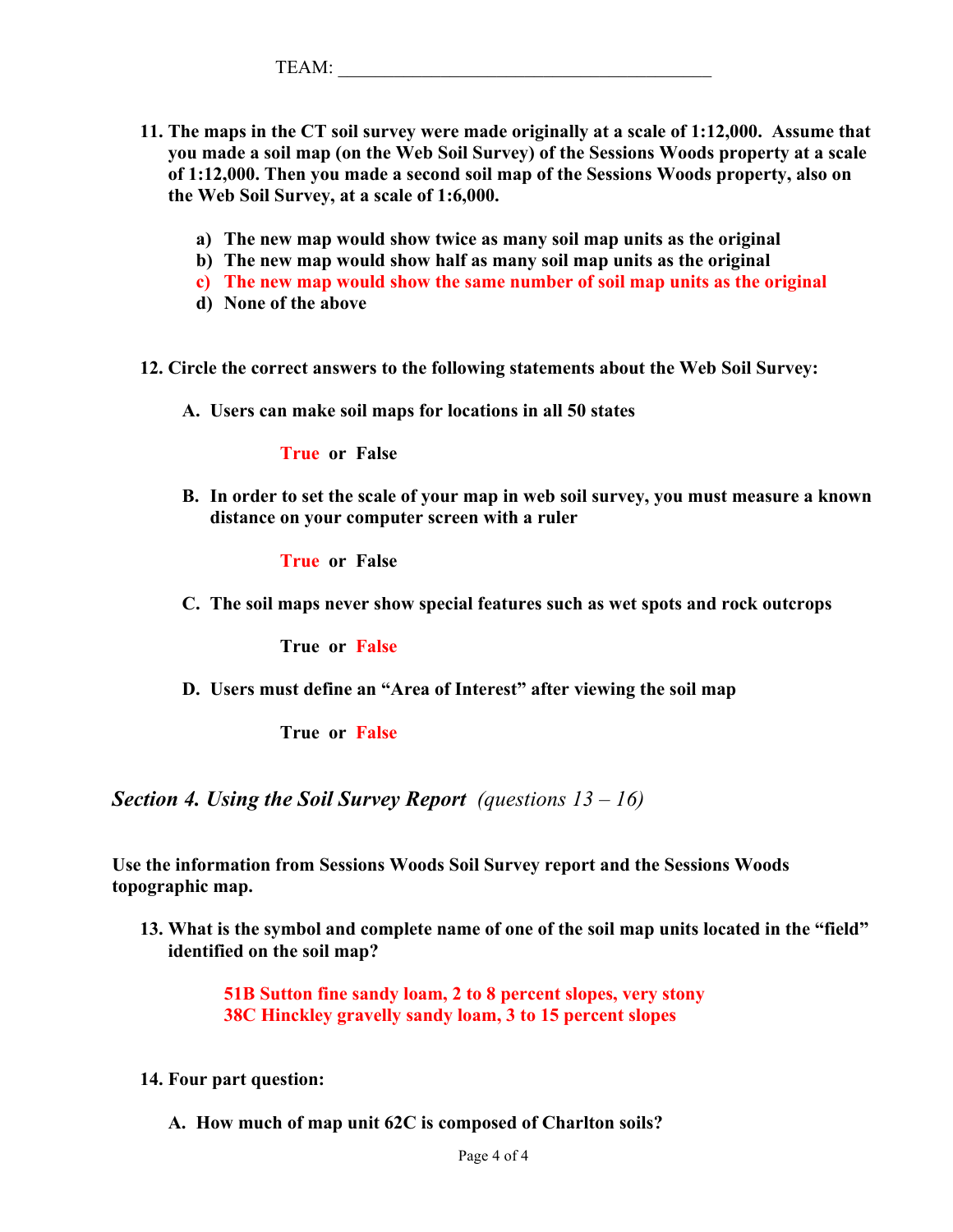**35%**

- **B. What is the drainage class of Charlton soils? Well drained**
- **C. Does the Charlton soil more closely resemble the soil in the pit or in the tray?**

**Pit**

**D. Why did you select "pit" or "tray" in the last part of this question?**

**Glacial till, well drained**

#### **15. Two part question:**

**The park management at Sessions Woods is considering developing a picnic area.** 

**A. According to the interpretive tables in Sessions Woods Soil Survey, what is the rating class and what are the limiting features for picnic areas for both the 62C map unit and the map unit in the "field" you selected in question 13? Fill in the table below.**

| <b>Map Unit Symbol</b>                  | <b>Rating Class</b>     | <b>Limiting Features</b>                         |
|-----------------------------------------|-------------------------|--------------------------------------------------|
| 62C                                     | <b>Very limited</b>     | Large stone content, slope                       |
| Symbol of map unit from<br>question 13: |                         |                                                  |
| 51 <sub>B</sub>                         | <b>Somewhat limited</b> | Large stones content, depth to<br>saturated zone |
| <b>38C</b>                              | <b>Somewhat limited</b> | <b>Gravel content, slope</b>                     |

**B. Which of these two map units would you select for the picnic area? Why?**

**Either 51B or 38C because the soils aren't as limiting.** 

**16. According to the map legend, what is the map symbol for the following features? Draw the map symbol next to the name of the feature.**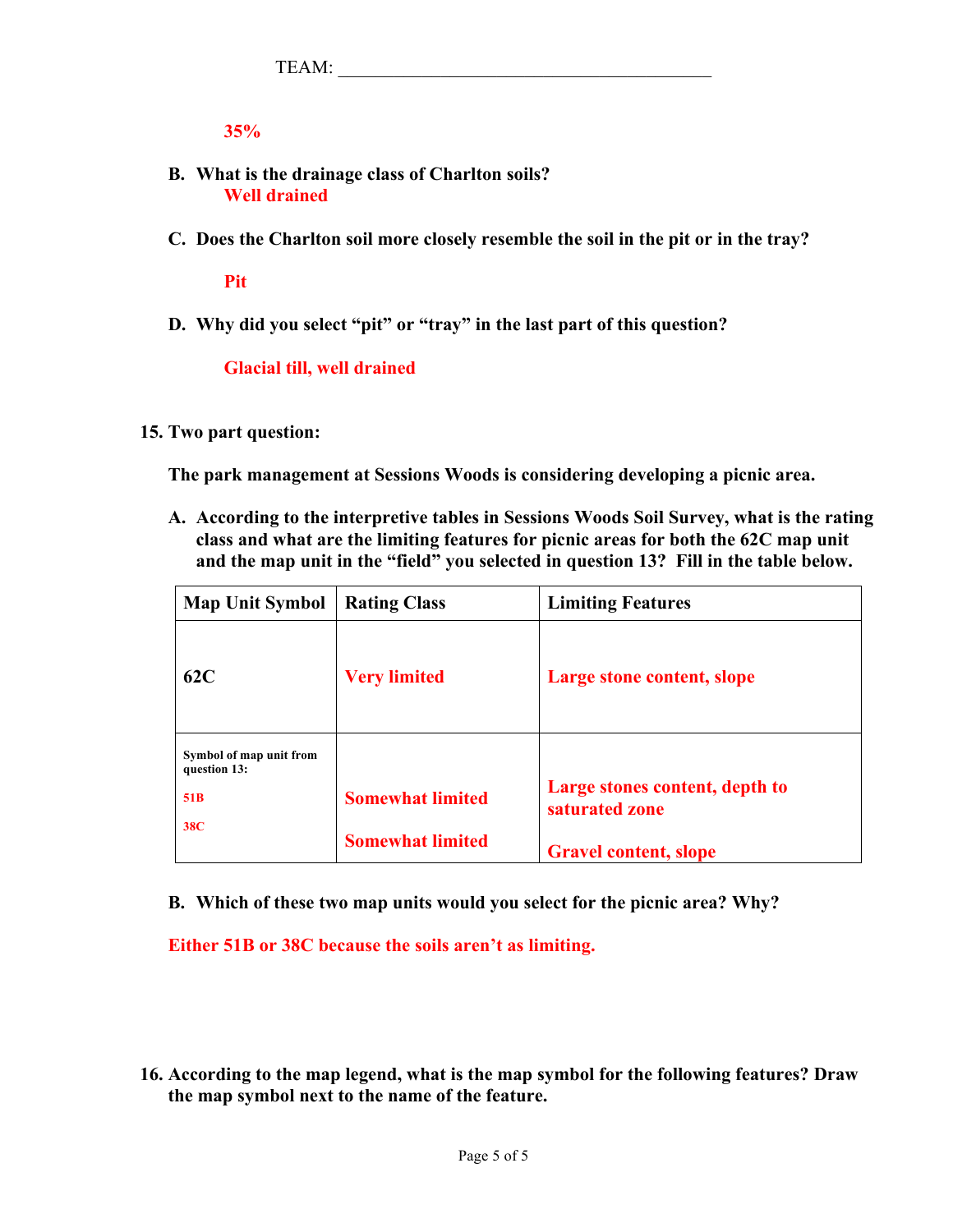- **a) Rock outcrop**
- **b) Wet spot**
- **c) Stream**
- **d) Gravel pit**

*Section 5. Soil properties and characteristics (questions 17 – 25)*

- **17. Two part question:**
	- **A. Soils with dense substrata are common in Connecticut. How does the dense substratum affect the movement of water and available water in the soil?**

**Dense substrata impede the movement of water (lower permeability rate), can lead to poor drainage (perched water), there may be more water available (or too much water) to plant roots above the dense substrata, but the substrata impedes roots and thus limits water to deep rooted plants. Water moves laterally downslope on top of the dense substratum and may seep out to the surface in places where the substratum is near the surface.** 

**B. What kind of field test could you perform to determine if compaction is a problem?** 

**Use wire flag, perc test, bulk density test, pocket penetrometer.**

- **18. What plant cover is most effective in controlling sheet erosion on a disturbed site?**
	- **a) Trees**
	- **b) Grass**
	- **c) Corn**
	- **d) Wildflowers**

**19. Organic matter is an essential component of soils because it: (two answers)**

**Provides carbon and energy source for microbes, holds soil particles together improves soil's ability to store and transmit air and water, stores and supplies nutrients, lowers bulk density, maintains soil in uncompacted condition, makes soil more friable, less sticky and**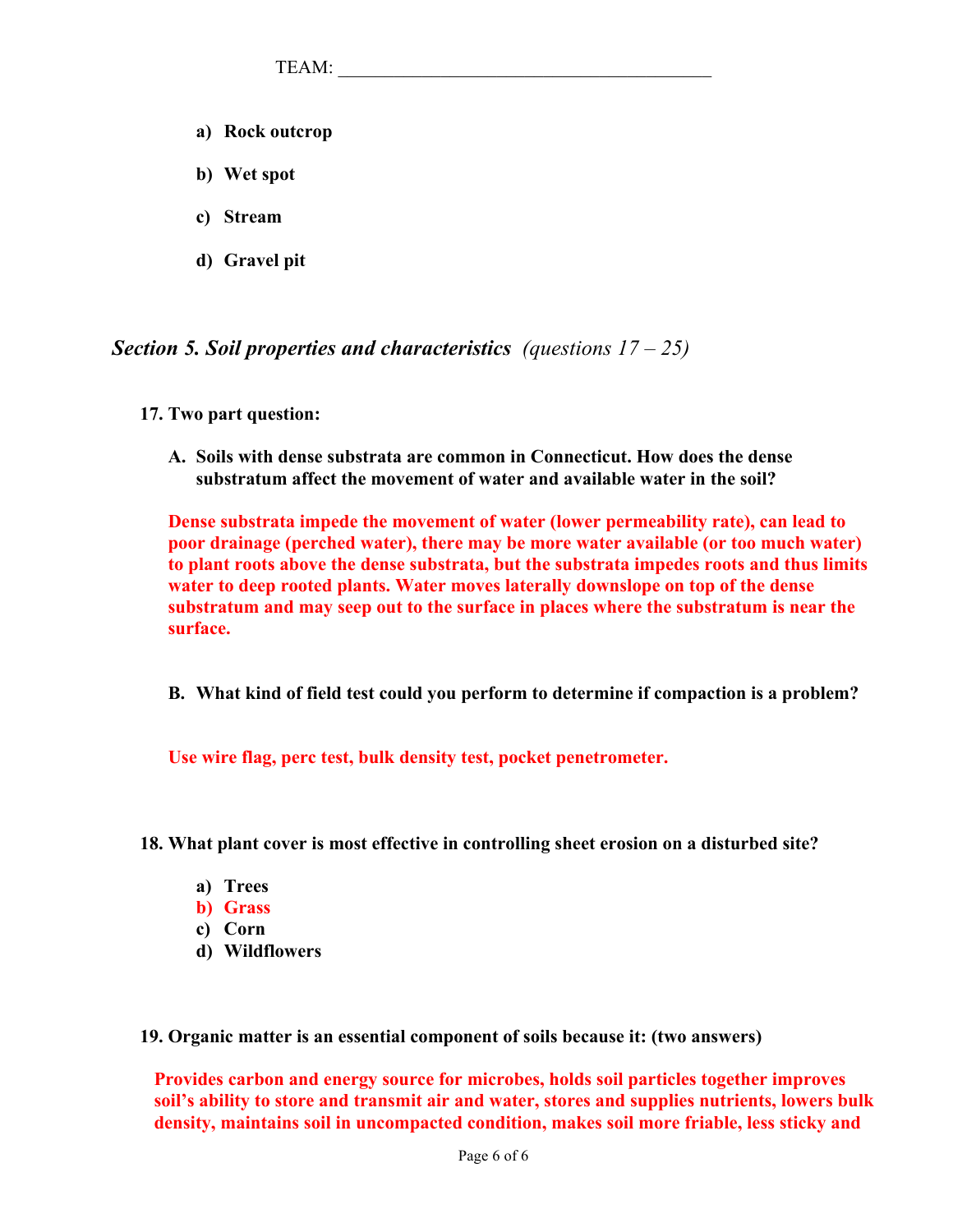| mп<br>I LANI. |  |  |  |  |
|---------------|--|--|--|--|
|               |  |  |  |  |

**easier to work, retains carbon from the atmosphere and other sources, reduces negative environmental effects of pesticides, heavy metals, and other pollutants, improves tilth, reduces crusing, increases rate of water infiltration, reduces runoff, facilitates penetration of plant roots** 

**20. Two of the five soil forming factors are parent material and topography. Name two of the other three soil forming factors.** 

**Time, organisms, climate**

**21. Name two ways earthworms improve the agricultural soil ecosystem.** 

**Improve soil structure, help decompose organic matter, stimulate microbial activity, mix soil, provide channels for root growth, increase infiltration, increase water holding capacity of soil.**

- **22. There are many stone walls in Connecticut that were built years ago by farmers as they cleared the surface stones from the land for agriculture. Which of the following parent materials is most likely the source of the stones?**
	- **a) Alluvium**
	- **b) Glacial outwash**
	- **c) Glacial till**
	- **d) Glaciolacustrine sediments**
- **23. A slope of 10% means**
	- **a) 10 foot change in elevation for 10 feet horizontally across the ground**
	- **b) 20 foot change in elevation for 200 feet horizontally across the ground**
	- **c) 10 foot change in elevation for 1000 feet horizontally across the ground**
	- **d) None of the above**

#### **24. Gray colors in the B horizon are an indication of:**

- **a) Presence of oxygen**
- **b) Absence of oxygen**
- **c) Absence of structure**
- **d) Clayey texture**